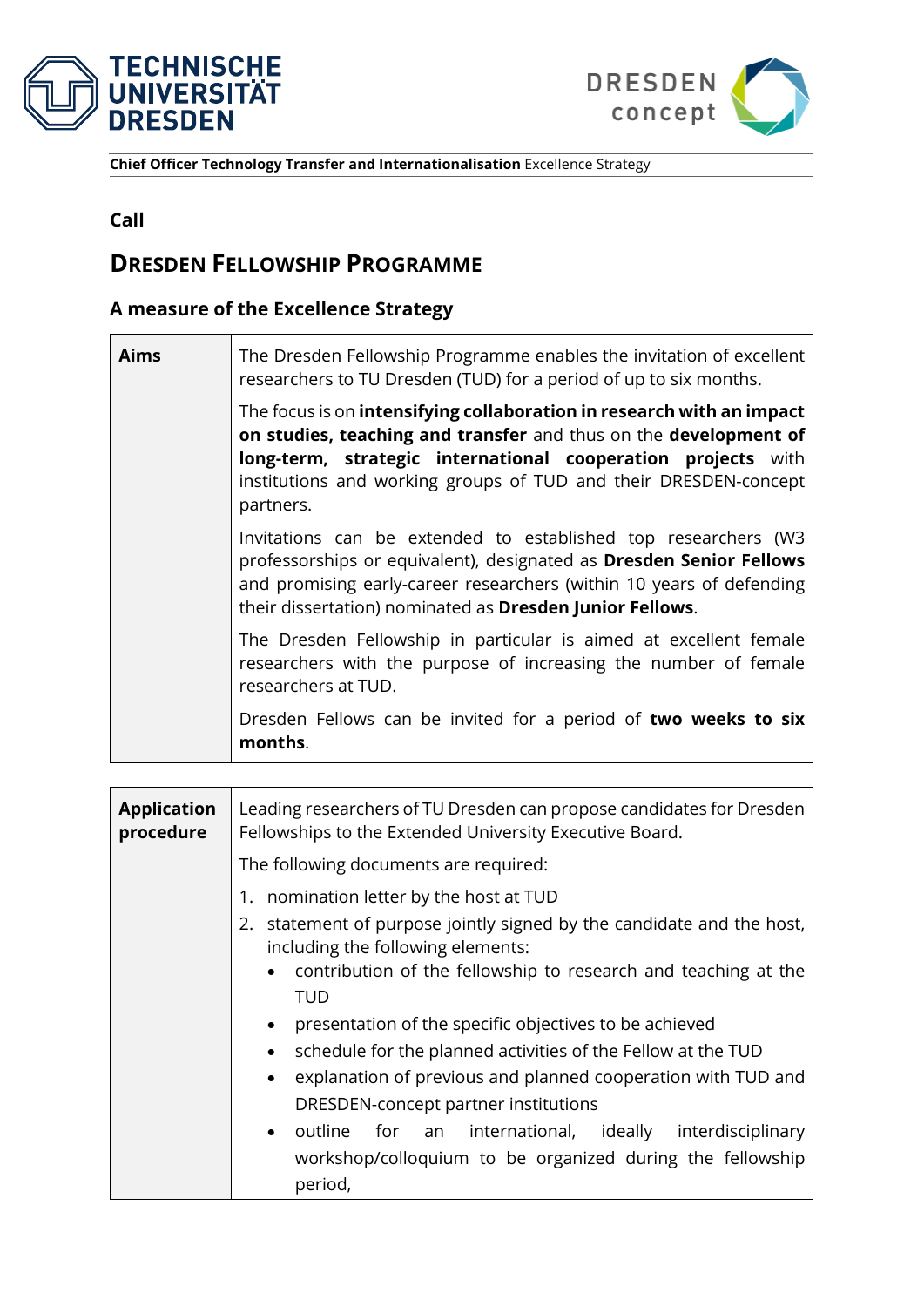| 3. CV of the candidate with indication of the h-index, third-party<br>funding, memberships in networks<br>4. List of 3-5 most significant academic publications of the last 5 years<br>reviewed according to international standards<br>5. Completed application form (see attachment to this call)<br>6. Travel cost calculation<br>Generally, nominations can be submitted as PDF files at any time -<br>usually no later than three months before the planned stay of the<br>Fellow. The funding decision is made by the Extended Executive Board<br>of TU Dresden. |  |  |  |
|------------------------------------------------------------------------------------------------------------------------------------------------------------------------------------------------------------------------------------------------------------------------------------------------------------------------------------------------------------------------------------------------------------------------------------------------------------------------------------------------------------------------------------------------------------------------|--|--|--|
| The following selection criteria are relevant:                                                                                                                                                                                                                                                                                                                                                                                                                                                                                                                         |  |  |  |
| Excellence of the scientific profile of the candidate<br>Quality of the project for research and teaching<br>Contribution of the fellowship to a sustainable network and the<br>(further) development of long-term cooperation                                                                                                                                                                                                                                                                                                                                         |  |  |  |

| <b>Funding</b> | The expense allowance comprises:                                                                                                                                                                                                                                                                                                                                                                                                                                                               |  |  |  |
|----------------|------------------------------------------------------------------------------------------------------------------------------------------------------------------------------------------------------------------------------------------------------------------------------------------------------------------------------------------------------------------------------------------------------------------------------------------------------------------------------------------------|--|--|--|
|                | all-inclusive residency remuneration for Junior Fellows (early-<br>career researchers up to 10 years after the completion of the<br>doctorate)<br>€ 2,300/month<br>• all-inclusive residency remuneration for Senior Fellows<br>(professorships or equivalent)<br>€ 3,000/month<br>• per child additional allowance of $\epsilon$ 250/month, if Fellow is<br>accompanied by their minor children during the stay<br>• travel allowance for one return journey according to calculated<br>costs |  |  |  |
|                | The host institution may receive funds of up to $\epsilon$ 300/month for<br>consumables.                                                                                                                                                                                                                                                                                                                                                                                                       |  |  |  |
|                | NB: In general, the nominated candidates must be post-docs and may<br>not have been employed in any capacity at TUD in the last three years;<br>repeated funding through the Fellowship Programme is excluded                                                                                                                                                                                                                                                                                  |  |  |  |

| <b>Contact</b> | Philip Grünauer, Unit 8.3 International Affairs, Team Strategy and<br>Internationalisation<br>Telephone: +49 351 463-32125<br>Email: Philip.gruenuaer@tu-dresden.de |
|----------------|---------------------------------------------------------------------------------------------------------------------------------------------------------------------|
|                | For further information: http://tu-dresden.de/ddfellows                                                                                                             |